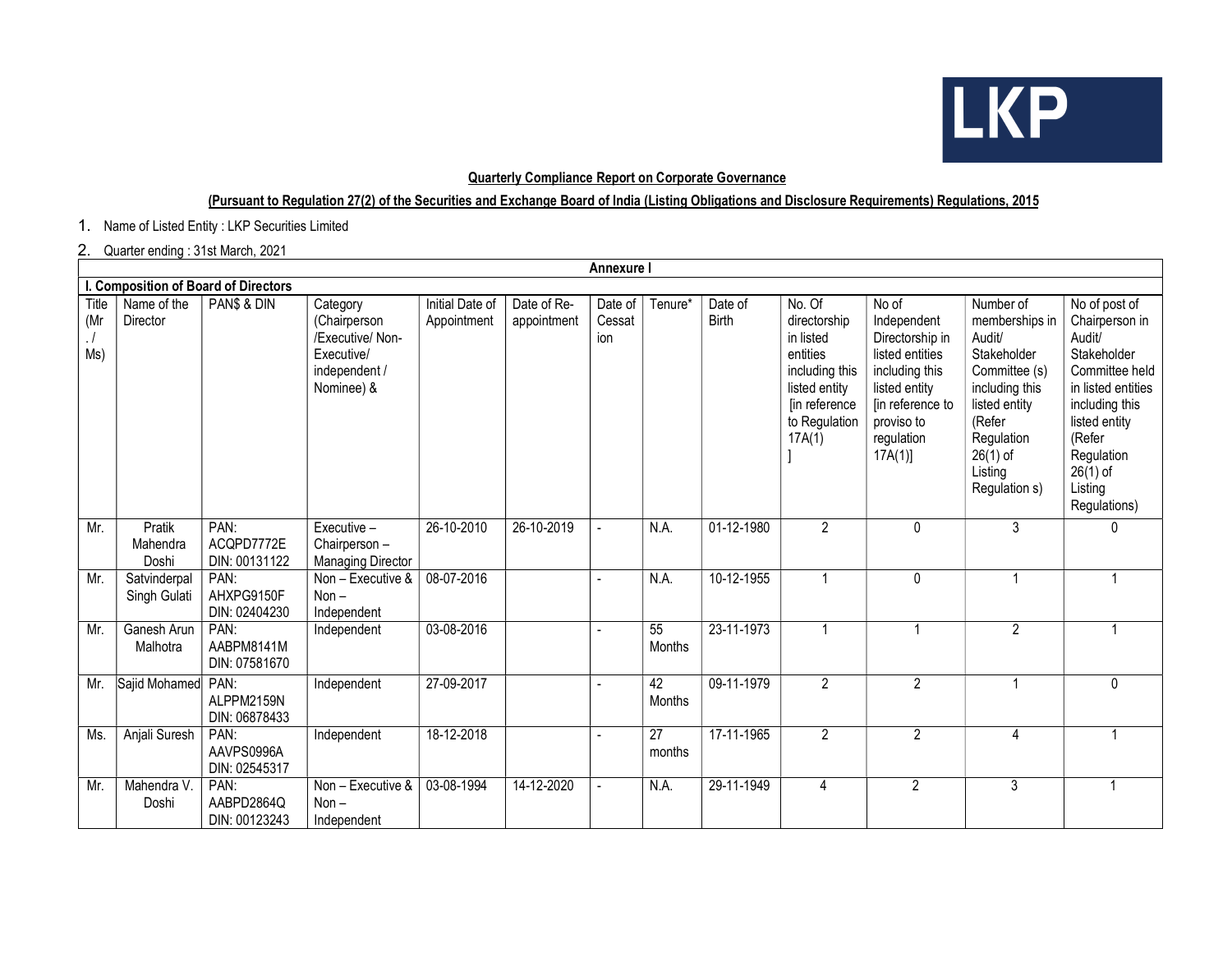

| Whether Regular chairperson appointed                                                                                                                                                                                                                                                                                                                                                                                                                                                                                                                                                                                                                                                                                                                                       |                                                            |                   | Yes                                   |                                 |                                             |                                                                |                          |  |  |  |
|-----------------------------------------------------------------------------------------------------------------------------------------------------------------------------------------------------------------------------------------------------------------------------------------------------------------------------------------------------------------------------------------------------------------------------------------------------------------------------------------------------------------------------------------------------------------------------------------------------------------------------------------------------------------------------------------------------------------------------------------------------------------------------|------------------------------------------------------------|-------------------|---------------------------------------|---------------------------------|---------------------------------------------|----------------------------------------------------------------|--------------------------|--|--|--|
|                                                                                                                                                                                                                                                                                                                                                                                                                                                                                                                                                                                                                                                                                                                                                                             | Whether Chairperson is related to managing director or CEO |                   |                                       |                                 | Yes#                                        |                                                                |                          |  |  |  |
| <sup>\$</sup> PAN of any director would not be displayed on the website of Stock Exchange<br>&Category of directors means executive/non-executive/independent/Nominee. if a director fits into more than one category write all categories separating them with hyphen<br>* to be filled only for Independent Director. Tenure would mean total period from which Independent director is serving on Board of directors of the listed entity in continuity without any cooling off<br>period.<br># Mr. Pratik Doshi is the Chairperson and Managing Director of the Company<br><b>II. Composition of Committees</b><br>Category (Chairperson / Executive / Non-<br>Date of Cessation<br>Name of Committee<br><b>Whether Regular</b><br>Name of Committee members<br>Date of |                                                            |                   |                                       |                                 |                                             |                                                                |                          |  |  |  |
|                                                                                                                                                                                                                                                                                                                                                                                                                                                                                                                                                                                                                                                                                                                                                                             | chairperson<br>appointed                                   |                   | Executive / Independent / Nominee) \$ |                                 | Appointment                                 |                                                                |                          |  |  |  |
| 1. Audit Committee                                                                                                                                                                                                                                                                                                                                                                                                                                                                                                                                                                                                                                                                                                                                                          | Yes                                                        |                   | Mr. Ganesh Malhotra                   |                                 | Chairperson - Non- Executive - Independent  | 03-08-2016                                                     | $\overline{\phantom{a}}$ |  |  |  |
|                                                                                                                                                                                                                                                                                                                                                                                                                                                                                                                                                                                                                                                                                                                                                                             |                                                            |                   | Mr. Sajid Mohamed                     | Non-Executive - Independent     |                                             | 27-09-2017                                                     |                          |  |  |  |
|                                                                                                                                                                                                                                                                                                                                                                                                                                                                                                                                                                                                                                                                                                                                                                             |                                                            | Mr. Pratik Doshi  |                                       | Executive                       |                                             |                                                                |                          |  |  |  |
|                                                                                                                                                                                                                                                                                                                                                                                                                                                                                                                                                                                                                                                                                                                                                                             |                                                            | Ms. Anjali Suresh |                                       |                                 | Non-Executive - Independent                 |                                                                |                          |  |  |  |
| 2. Nomination & Remuneration                                                                                                                                                                                                                                                                                                                                                                                                                                                                                                                                                                                                                                                                                                                                                | Yes                                                        |                   | Mr. Ganesh Malhotra                   |                                 | Chairperson - Non- Executive - Independent  | 03-08-2016                                                     | $\overline{\phantom{a}}$ |  |  |  |
| Committee                                                                                                                                                                                                                                                                                                                                                                                                                                                                                                                                                                                                                                                                                                                                                                   |                                                            |                   | Mr. Sajid Mohamed                     | Non-Executive - Independent     |                                             | 27-09-2017                                                     |                          |  |  |  |
|                                                                                                                                                                                                                                                                                                                                                                                                                                                                                                                                                                                                                                                                                                                                                                             |                                                            |                   | Mr. Satvinderpal Singh Gulati         | Non-Executive                   |                                             | 03-08-2016                                                     |                          |  |  |  |
|                                                                                                                                                                                                                                                                                                                                                                                                                                                                                                                                                                                                                                                                                                                                                                             |                                                            |                   | Ms. Anjali Suresh                     | Non-Executive - Independent     |                                             | 30-01-2020                                                     |                          |  |  |  |
| 3. Stakeholders Relationship                                                                                                                                                                                                                                                                                                                                                                                                                                                                                                                                                                                                                                                                                                                                                | Yes                                                        |                   | Mr. Satvinderpal Singh Gulati         | Chairperson - Non- Executive    |                                             | 03-08-2016                                                     |                          |  |  |  |
| Committee                                                                                                                                                                                                                                                                                                                                                                                                                                                                                                                                                                                                                                                                                                                                                                   |                                                            | Mr. Pratik Doshi  |                                       | Executive                       |                                             | 03-08-2016                                                     |                          |  |  |  |
|                                                                                                                                                                                                                                                                                                                                                                                                                                                                                                                                                                                                                                                                                                                                                                             |                                                            |                   | Mr. Ganesh Malhotra                   | Non-Executive - Independent     |                                             | 22-10-2019                                                     | $\overline{a}$           |  |  |  |
|                                                                                                                                                                                                                                                                                                                                                                                                                                                                                                                                                                                                                                                                                                                                                                             |                                                            |                   | Ms. Anjali Suresh                     | Non-Executive - Independent     |                                             | 30-01-2020                                                     | $\overline{a}$           |  |  |  |
| 4. Corporate Social Responsibility                                                                                                                                                                                                                                                                                                                                                                                                                                                                                                                                                                                                                                                                                                                                          | Yes<br>Ms. Anjali Suresh<br>Mr. Pratik Doshi               |                   |                                       |                                 | Chairperson - Non- Executive - Independent  | 04-02-2019<br>04-02-2019                                       | $\overline{a}$           |  |  |  |
| Committee                                                                                                                                                                                                                                                                                                                                                                                                                                                                                                                                                                                                                                                                                                                                                                   |                                                            |                   |                                       | Executive                       |                                             |                                                                |                          |  |  |  |
|                                                                                                                                                                                                                                                                                                                                                                                                                                                                                                                                                                                                                                                                                                                                                                             |                                                            |                   | Mr. Satvinderpal Singh Gulati         | Non-Executive                   |                                             | 04-02-2019                                                     | $\blacksquare$           |  |  |  |
| 5. Risk Management Committee                                                                                                                                                                                                                                                                                                                                                                                                                                                                                                                                                                                                                                                                                                                                                | Not Applicable                                             |                   |                                       |                                 |                                             |                                                                |                          |  |  |  |
| &Category of directors means executive/non-executive/independent/Nominee. if a director fits into more than one category write all categories separating them with hyphen                                                                                                                                                                                                                                                                                                                                                                                                                                                                                                                                                                                                   |                                                            |                   |                                       |                                 |                                             |                                                                |                          |  |  |  |
| III. Meeting of Board of Directors                                                                                                                                                                                                                                                                                                                                                                                                                                                                                                                                                                                                                                                                                                                                          |                                                            |                   |                                       |                                 |                                             |                                                                |                          |  |  |  |
| Date(s) of Meeting (if any) in the<br>previous quarter                                                                                                                                                                                                                                                                                                                                                                                                                                                                                                                                                                                                                                                                                                                      | Date(s) of Meeting (if any) in the<br>relevant quarter     |                   | Whether requirement of<br>Quorum met* | Number of Directors<br>present* | Number of independent<br>directors present* | Maximum gap between any<br>two consecutive (in number of days) |                          |  |  |  |
| 16-10-2020                                                                                                                                                                                                                                                                                                                                                                                                                                                                                                                                                                                                                                                                                                                                                                  | 03-02-2021                                                 |                   | Yes                                   | 6                               | 3                                           |                                                                | 109                      |  |  |  |
| * to be filled in only for the current quarter meetings                                                                                                                                                                                                                                                                                                                                                                                                                                                                                                                                                                                                                                                                                                                     |                                                            |                   |                                       |                                 |                                             |                                                                |                          |  |  |  |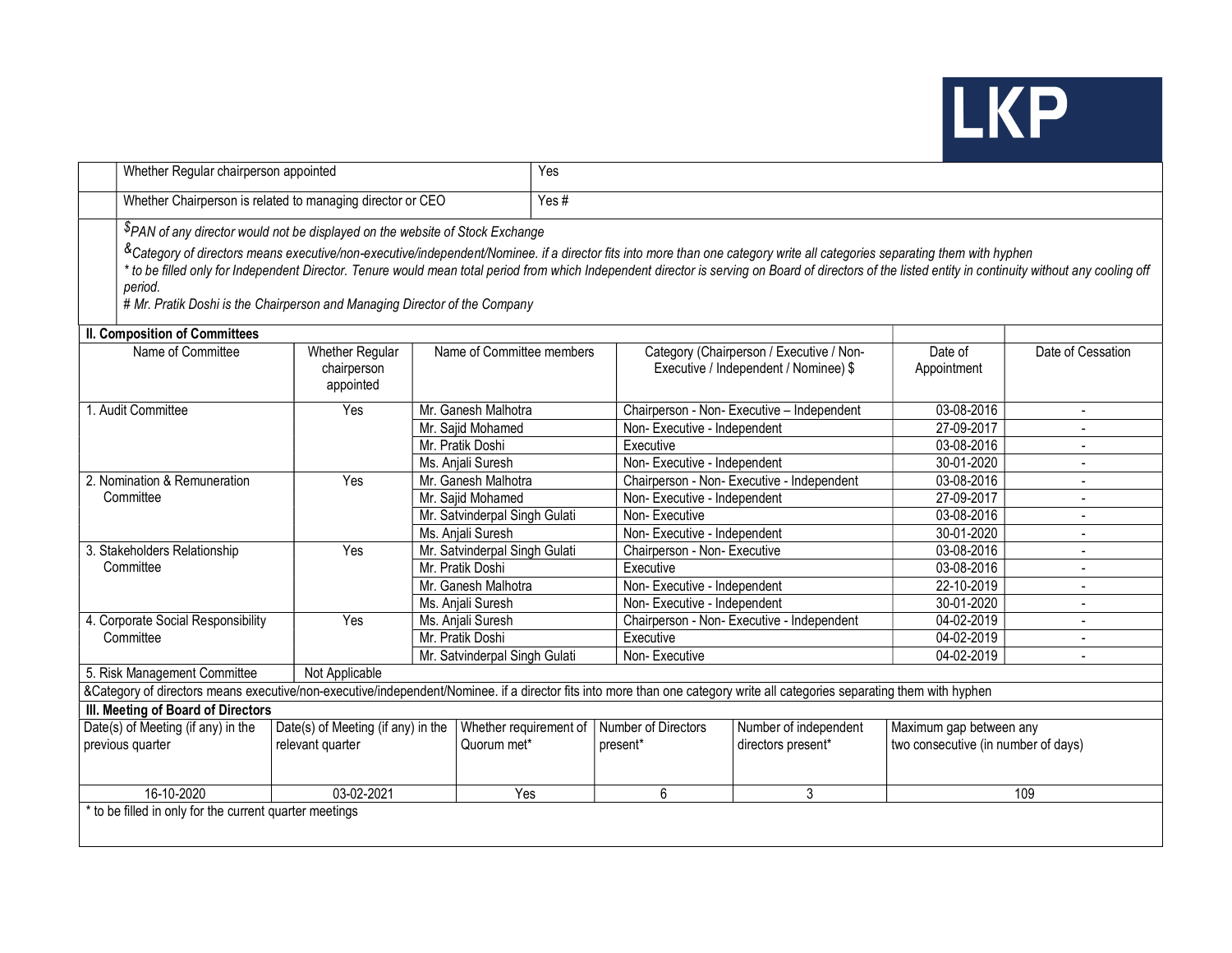

| IV. Meetings of Committees                                                                                                                                                                                                                                                                                                                                                                                                                                                                                                                                                                                                                                                                                                                                                                                                                                                       |                                                        |                     |                                                                                                                                       |                           |                                                                                                                                                                                              |  |  |
|----------------------------------------------------------------------------------------------------------------------------------------------------------------------------------------------------------------------------------------------------------------------------------------------------------------------------------------------------------------------------------------------------------------------------------------------------------------------------------------------------------------------------------------------------------------------------------------------------------------------------------------------------------------------------------------------------------------------------------------------------------------------------------------------------------------------------------------------------------------------------------|--------------------------------------------------------|---------------------|---------------------------------------------------------------------------------------------------------------------------------------|---------------------------|----------------------------------------------------------------------------------------------------------------------------------------------------------------------------------------------|--|--|
| Date(s) of meeting of the                                                                                                                                                                                                                                                                                                                                                                                                                                                                                                                                                                                                                                                                                                                                                                                                                                                        | Whether requirement of                                 | Number of Directors | Number of independent                                                                                                                 | Date(s) of meeting of the | Maximum gap between any two consecutive                                                                                                                                                      |  |  |
| committee in the relevant                                                                                                                                                                                                                                                                                                                                                                                                                                                                                                                                                                                                                                                                                                                                                                                                                                                        | Quorum met (details)*                                  | present*            | directors present*                                                                                                                    | committee in the previous | meetings in number of days*                                                                                                                                                                  |  |  |
| quarter                                                                                                                                                                                                                                                                                                                                                                                                                                                                                                                                                                                                                                                                                                                                                                                                                                                                          |                                                        |                     |                                                                                                                                       | quarter                   |                                                                                                                                                                                              |  |  |
| Audit Committee                                                                                                                                                                                                                                                                                                                                                                                                                                                                                                                                                                                                                                                                                                                                                                                                                                                                  |                                                        |                     |                                                                                                                                       |                           |                                                                                                                                                                                              |  |  |
| 03-02-2021                                                                                                                                                                                                                                                                                                                                                                                                                                                                                                                                                                                                                                                                                                                                                                                                                                                                       | Yes                                                    | 4                   |                                                                                                                                       | 16-10-2020                | 109                                                                                                                                                                                          |  |  |
|                                                                                                                                                                                                                                                                                                                                                                                                                                                                                                                                                                                                                                                                                                                                                                                                                                                                                  | Nomination & Remuneration Committee                    |                     |                                                                                                                                       |                           |                                                                                                                                                                                              |  |  |
| 03-02-2021                                                                                                                                                                                                                                                                                                                                                                                                                                                                                                                                                                                                                                                                                                                                                                                                                                                                       | Yes                                                    | 4                   |                                                                                                                                       | 16-10-2020                | 109                                                                                                                                                                                          |  |  |
|                                                                                                                                                                                                                                                                                                                                                                                                                                                                                                                                                                                                                                                                                                                                                                                                                                                                                  |                                                        |                     | Stakeholders Relationship Committee                                                                                                   |                           |                                                                                                                                                                                              |  |  |
| 03-02-2021                                                                                                                                                                                                                                                                                                                                                                                                                                                                                                                                                                                                                                                                                                                                                                                                                                                                       | Yes                                                    | 4                   |                                                                                                                                       | 16-10-2020                | 109                                                                                                                                                                                          |  |  |
| ** to be filled in only for the current quarter meetings                                                                                                                                                                                                                                                                                                                                                                                                                                                                                                                                                                                                                                                                                                                                                                                                                         |                                                        |                     | * This information has to be mandatorily be given for audit committee, for rest of the committees giving this information is optional |                           |                                                                                                                                                                                              |  |  |
| V. Related Party Transactions                                                                                                                                                                                                                                                                                                                                                                                                                                                                                                                                                                                                                                                                                                                                                                                                                                                    |                                                        |                     |                                                                                                                                       |                           |                                                                                                                                                                                              |  |  |
|                                                                                                                                                                                                                                                                                                                                                                                                                                                                                                                                                                                                                                                                                                                                                                                                                                                                                  |                                                        | <b>Subject</b>      |                                                                                                                                       |                           | Compliance status (Yes/No/NA)                                                                                                                                                                |  |  |
| Whether prior approval of audit committee obtained                                                                                                                                                                                                                                                                                                                                                                                                                                                                                                                                                                                                                                                                                                                                                                                                                               |                                                        |                     |                                                                                                                                       |                           | Yes                                                                                                                                                                                          |  |  |
|                                                                                                                                                                                                                                                                                                                                                                                                                                                                                                                                                                                                                                                                                                                                                                                                                                                                                  | Whether shareholder approval obtained for material RPT |                     |                                                                                                                                       |                           | Yes                                                                                                                                                                                          |  |  |
|                                                                                                                                                                                                                                                                                                                                                                                                                                                                                                                                                                                                                                                                                                                                                                                                                                                                                  |                                                        |                     | Whether details of RPT entered into pursuant to omnibus approval have been reviewed by the Audit Committee                            |                           | Yes                                                                                                                                                                                          |  |  |
| In the column "Compliance Status", compliance or non-compliance may be indicated by Yes/No/N.A For example, if the Board has been composed in accordance with the requirements of Listing<br>$\mathbf{1}$<br>Regulations, "Yes" may be indicated. Similarly, in case the Listed Entity has no related party transactions, the words "N.A." may be indicated.<br>If status is "No" details of non-compliance may be given here.<br>2                                                                                                                                                                                                                                                                                                                                                                                                                                              |                                                        |                     |                                                                                                                                       |                           |                                                                                                                                                                                              |  |  |
| <b>VI. Affirmations</b>                                                                                                                                                                                                                                                                                                                                                                                                                                                                                                                                                                                                                                                                                                                                                                                                                                                          |                                                        |                     |                                                                                                                                       |                           |                                                                                                                                                                                              |  |  |
| The composition of Board of Directors is in terms of SEBI (Listing Obligations and Disclosure requirements) Regulations, 2015.<br>1.<br>The composition of the following committees is in terms of SEBI (Listing Obligations and Disclosure Requirements) Regulations, 2015<br>2.<br>a. Audit Committee<br>Nomination & Remuneration Committee<br>b.<br>Stakeholders Relationship Committee<br>C.<br>Risk management committee (applicable to the top 500 listed entities)<br>d.<br>The committee members have been made aware of their powers, role and responsibilities as specified in SEBI(Listing obligations and disclosure requirements) Regulations, 2015.<br>3.<br>The meetings of the board of directors and the above committees have been conducted in the manner as specified in SEBI (Listing Obligations and Disclosure Requirements) Regulations,<br>4.<br>2015. |                                                        |                     |                                                                                                                                       |                           |                                                                                                                                                                                              |  |  |
| 5.                                                                                                                                                                                                                                                                                                                                                                                                                                                                                                                                                                                                                                                                                                                                                                                                                                                                               |                                                        |                     |                                                                                                                                       |                           | This report and/or the report submitted in the previous quarter has been placed before Board of Directors. Any comments/observations/advice of the board of directors may be mentioned here. |  |  |
|                                                                                                                                                                                                                                                                                                                                                                                                                                                                                                                                                                                                                                                                                                                                                                                                                                                                                  |                                                        |                     |                                                                                                                                       |                           | <b>For LKP Securities Limited</b>                                                                                                                                                            |  |  |
| Place: Mumbai<br>Date: 07-04-2021                                                                                                                                                                                                                                                                                                                                                                                                                                                                                                                                                                                                                                                                                                                                                                                                                                                |                                                        |                     |                                                                                                                                       |                           | Akshata Vengurlekar<br><b>Company Secretary</b>                                                                                                                                              |  |  |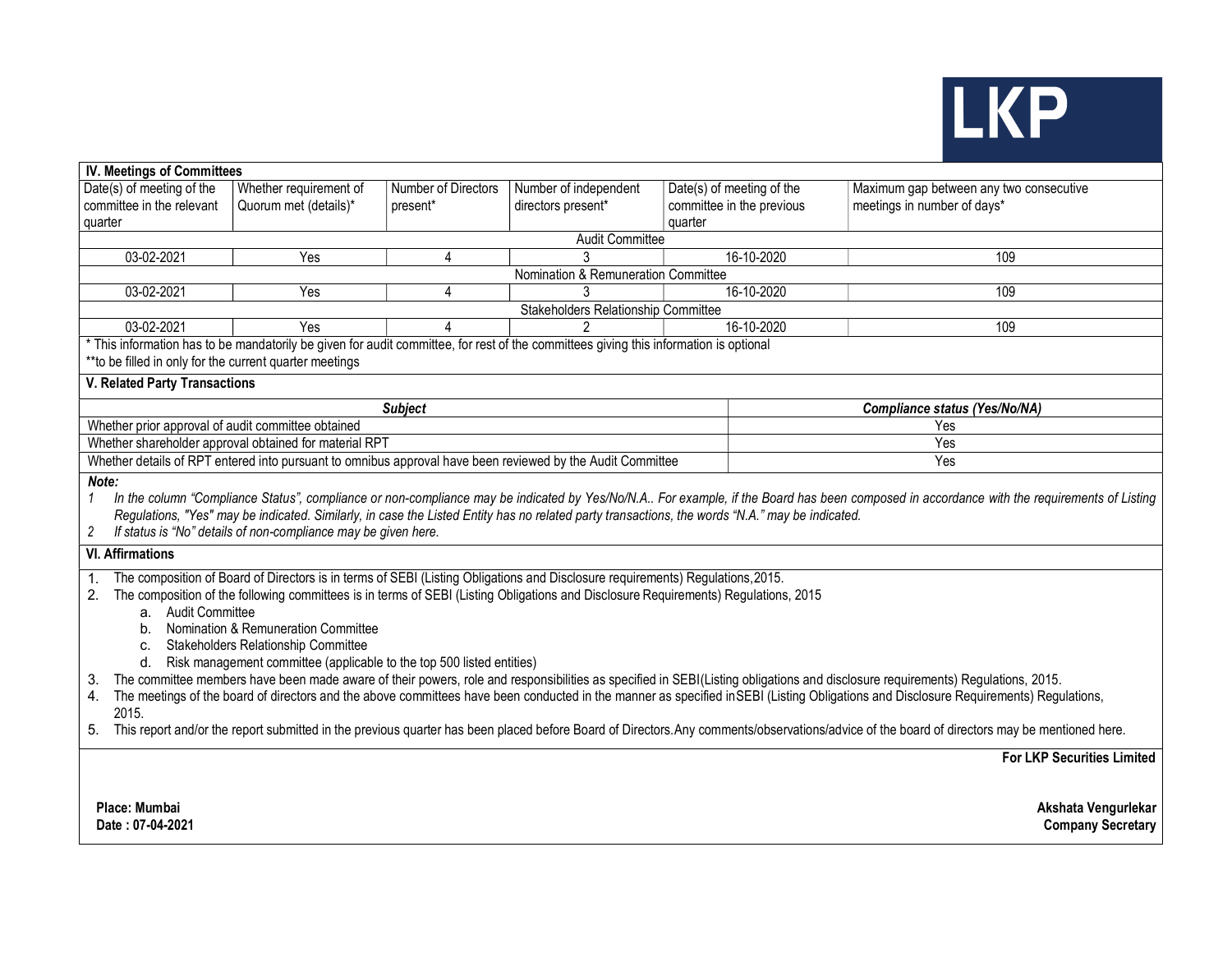

|         | <b>Annexure II</b>                                                                                                                                                                           |                                         |                                                                                |                    |  |  |  |  |
|---------|----------------------------------------------------------------------------------------------------------------------------------------------------------------------------------------------|-----------------------------------------|--------------------------------------------------------------------------------|--------------------|--|--|--|--|
|         | Disclosure on website in terms of Listing Regulations                                                                                                                                        |                                         |                                                                                |                    |  |  |  |  |
| Sr      | Item                                                                                                                                                                                         | <b>Compliance status</b><br>(Yes/No/NA) | If status is<br>"No" details<br>of non-<br>compliance<br>may be given<br>here. | <b>Web address</b> |  |  |  |  |
| a)      | Details of business                                                                                                                                                                          | Yes                                     |                                                                                | www.lkpsec.com     |  |  |  |  |
| b)      | Terms and conditions of appointment of independent directors                                                                                                                                 | Yes                                     |                                                                                | www.lkpsec.com     |  |  |  |  |
| c)      | Composition of various committees of board of directors                                                                                                                                      | Yes                                     |                                                                                | www.lkpsec.com     |  |  |  |  |
| d)      | Code of conduct of board of directors and senior management personnel                                                                                                                        | Yes                                     |                                                                                | www.lkpsec.com     |  |  |  |  |
| e)      | Details of establishment of vigil mechanism/ Whistle Blower policy                                                                                                                           | Yes                                     |                                                                                | www.lkpsec.com     |  |  |  |  |
| f)      | Criteria of making payments to non-executive directors                                                                                                                                       | Yes                                     |                                                                                | www.lkpsec.com     |  |  |  |  |
| g)      | Policy on dealing with related party transactions                                                                                                                                            | Yes                                     |                                                                                | www.lkpsec.com     |  |  |  |  |
| h)      | Policy for determining 'material' subsidiaries                                                                                                                                               | Yes                                     |                                                                                | www.lkpsec.com     |  |  |  |  |
| i)      | Details of familiarization programmes imparted to independent directors                                                                                                                      | Yes                                     |                                                                                | www.lkpsec.com     |  |  |  |  |
| j)      | email address for grievance redressal and other relevant details                                                                                                                             | Yes                                     |                                                                                | www.lkpsec.com     |  |  |  |  |
| k)      | Contact information of the designated officials of the listed entity who are responsible for assisting and handling<br>investor grievances                                                   | Yes                                     |                                                                                | www.lkpsec.com     |  |  |  |  |
| I)      | <b>Financial results</b>                                                                                                                                                                     | Yes                                     |                                                                                | www.lkpsec.com     |  |  |  |  |
| m)      | Shareholding pattern                                                                                                                                                                         | Yes                                     |                                                                                | www.lkpsec.com     |  |  |  |  |
| n)      | Details of agreements entered into with the media companies and/or their associates                                                                                                          | <b>NA</b>                               |                                                                                |                    |  |  |  |  |
| $\circ$ | Schedule of analyst or institutional investor meet and presentations made<br>by the listed entity to analysts or institutional investors simultaneously with<br>submission to stock exchange | <b>NA</b>                               |                                                                                |                    |  |  |  |  |
| p)      | New name and the old name of the listed entity                                                                                                                                               | <b>NA</b>                               |                                                                                |                    |  |  |  |  |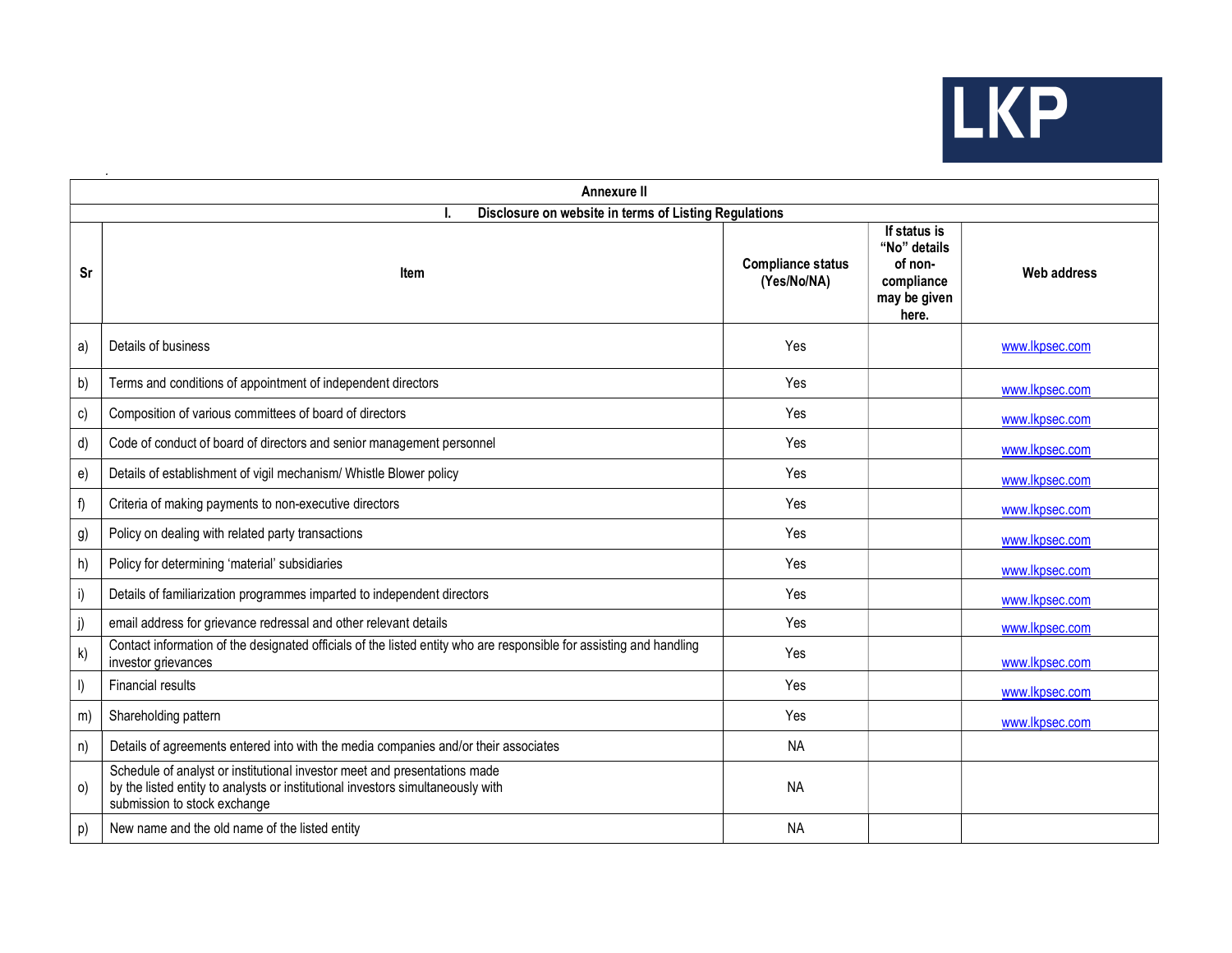|--|--|

| q) | Advertisements as per regulation 47 (1)                                                                               | Yes                      |  | www.lkpsec.com                       |  |  |  |  |
|----|-----------------------------------------------------------------------------------------------------------------------|--------------------------|--|--------------------------------------|--|--|--|--|
| r) | Credit rating or revision in credit rating obtained by the entity for all its outstanding instruments                 | <b>NA</b>                |  |                                      |  |  |  |  |
| s) | Separate audited financial statements of each subsidiary of the listed entity in respect of a relevant financial year | Yes                      |  | www.lkpsec.com                       |  |  |  |  |
|    | As per other regulations of LODR                                                                                      |                          |  |                                      |  |  |  |  |
| a) | Whether company has provided information under separate section on its website as per Regulation 46(2)                | Yes                      |  | www.lkpsec.com                       |  |  |  |  |
| b) | Materiality Policy as per Regulation 30                                                                               | Yes                      |  | www.lkpsec.com                       |  |  |  |  |
| c) | Dividend Distribution policy as per Regulation 43A (as applicable)                                                    | <b>NA</b>                |  |                                      |  |  |  |  |
|    | It is certified that these contents on the website of the listed entity are correct                                   |                          |  |                                      |  |  |  |  |
| Ш. | <b>Annual Affirmations</b>                                                                                            |                          |  |                                      |  |  |  |  |
|    | <b>Particulars</b>                                                                                                    | <b>Regulation Number</b> |  | <b>Compliance status (Yes/No/NA)</b> |  |  |  |  |
|    | Independent director(s) have been appointed in terms of specified criteria of 'independence' and/or 'eligibility'     | $16(1)(b)$ & $25(6)$     |  | Yes                                  |  |  |  |  |
|    | Board composition                                                                                                     | 17(1), 17(1A) & 17(1B)   |  | Yes                                  |  |  |  |  |
|    | Meeting of Board of directors                                                                                         | 17(2)                    |  | Yes                                  |  |  |  |  |
|    | Quorum of Board meeting                                                                                               | 17(2A)                   |  | Yes                                  |  |  |  |  |
|    | Review of Compliance Reports                                                                                          | 17(3)                    |  | Yes                                  |  |  |  |  |
|    | Plans for orderly succession for appointments                                                                         | 17(4)                    |  | Yes                                  |  |  |  |  |
|    | Code of Conduct                                                                                                       | 17(5)                    |  | Yes                                  |  |  |  |  |
|    | Fees/compensation                                                                                                     | 17(6)                    |  | Yes                                  |  |  |  |  |
|    | Minimum Information                                                                                                   | 17(7)                    |  | Yes                                  |  |  |  |  |
|    | Compliance Certificate                                                                                                | 17(8)                    |  | Yes                                  |  |  |  |  |
|    | Risk Assessment & Management                                                                                          | 17(9)                    |  | Yes                                  |  |  |  |  |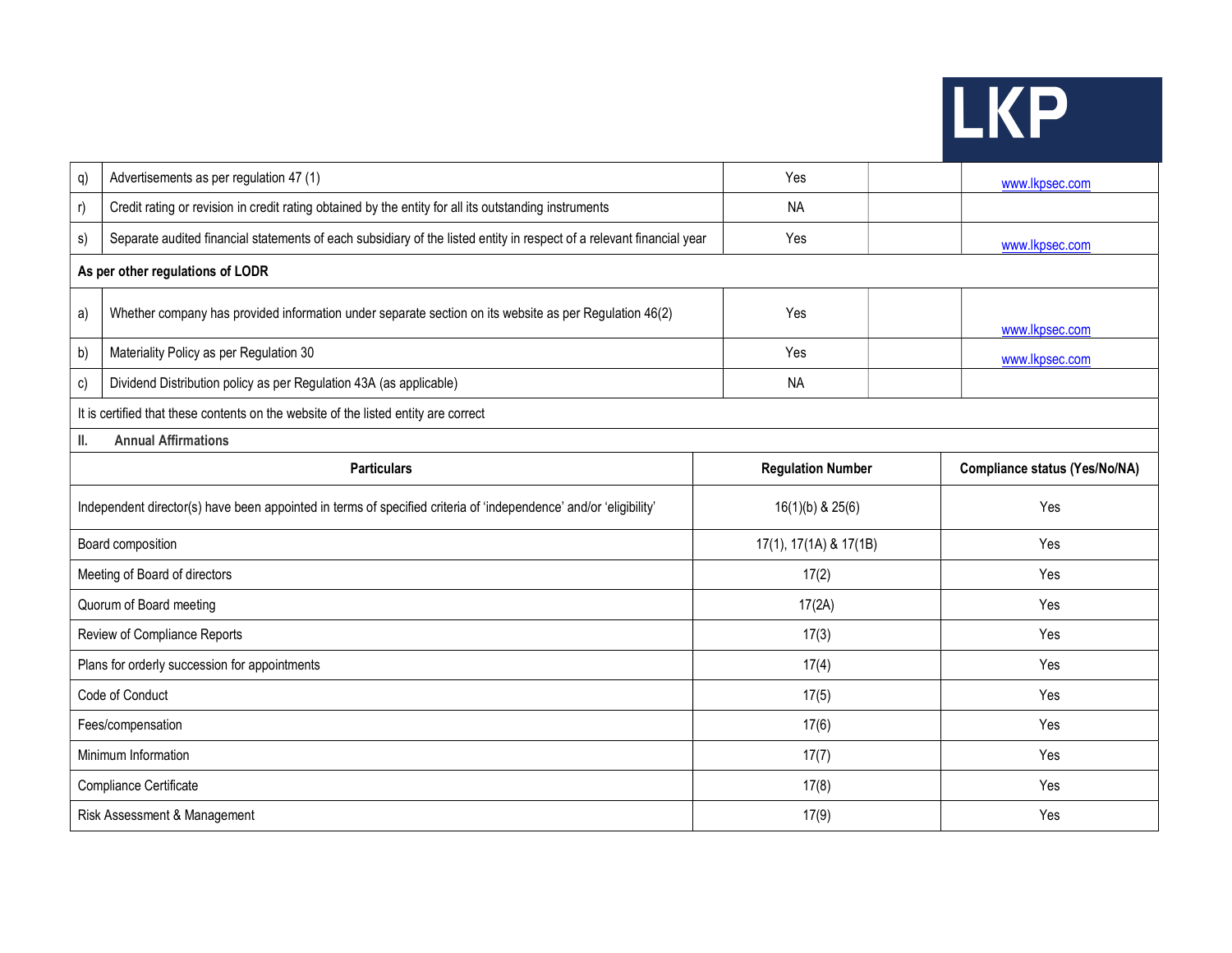| $\mathbf{Z}$<br><b>AND</b> |
|----------------------------|
|----------------------------|

| Performance Evaluation of Independent Directors                                     | 17(10)                             | Yes       |
|-------------------------------------------------------------------------------------|------------------------------------|-----------|
| Recommendation of Board                                                             | 17(11)                             | Yes       |
| Maximum number of Directorships                                                     | <b>17A</b>                         | Yes       |
| <b>Composition of Audit Committee</b>                                               | 18(1)                              | Yes       |
| Meeting of Audit Committee                                                          | 18(2)                              | Yes       |
| Composition of nomination & remuneration committee                                  | $19(1)$ & $(2)$                    | Yes       |
| Quorum of Nomination and Remuneration Committee meeting                             | 19(2A)                             | Yes       |
| Meeting of Nomination and Remuneration Committee                                    | 19(3A)                             | Yes       |
| Composition of Stakeholder Relationship Committee                                   | 20(1), 20(2) & 20(2A)              | Yes       |
| Meeting of Stakeholders Relationship Committee                                      | 20(3A)                             | Yes       |
| Composition and role of risk management committee                                   | 21(1),(2),(3),(4)                  | <b>NA</b> |
| Meeting of Risk Management Committee                                                | 21(3A)                             | <b>NA</b> |
| Vigil Mechanism                                                                     | 22                                 | Yes       |
| Policy for related party Transaction                                                | $23(1), (1A), (5), (6), (7)$ & (8) | Yes       |
| Prior or Omnibus approval of Audit Committee for all related party transactions     | 23(2), (3)                         | Yes       |
| Approval for material related party transactions                                    | 23(4)                              | Yes       |
| Disclosure of related party transactions on consolidated basis                      | 23(9)                              | Yes       |
| Composition of Board of Directors of unlisted material Subsidiary                   | 24(1)                              | <b>NA</b> |
| Other Corporate Governance requirements with respect to subsidiary of listed entity | $24(2),(3),(4),(5)$ & $(6)$        | Yes       |
| Annual Secretarial Compliance Report                                                | 24(A)                              | Yes       |
| Alternate Director to Independent Director                                          | 25(1)                              | <b>NA</b> |
| Maximum Tenure                                                                      | 25(2)                              | Yes       |